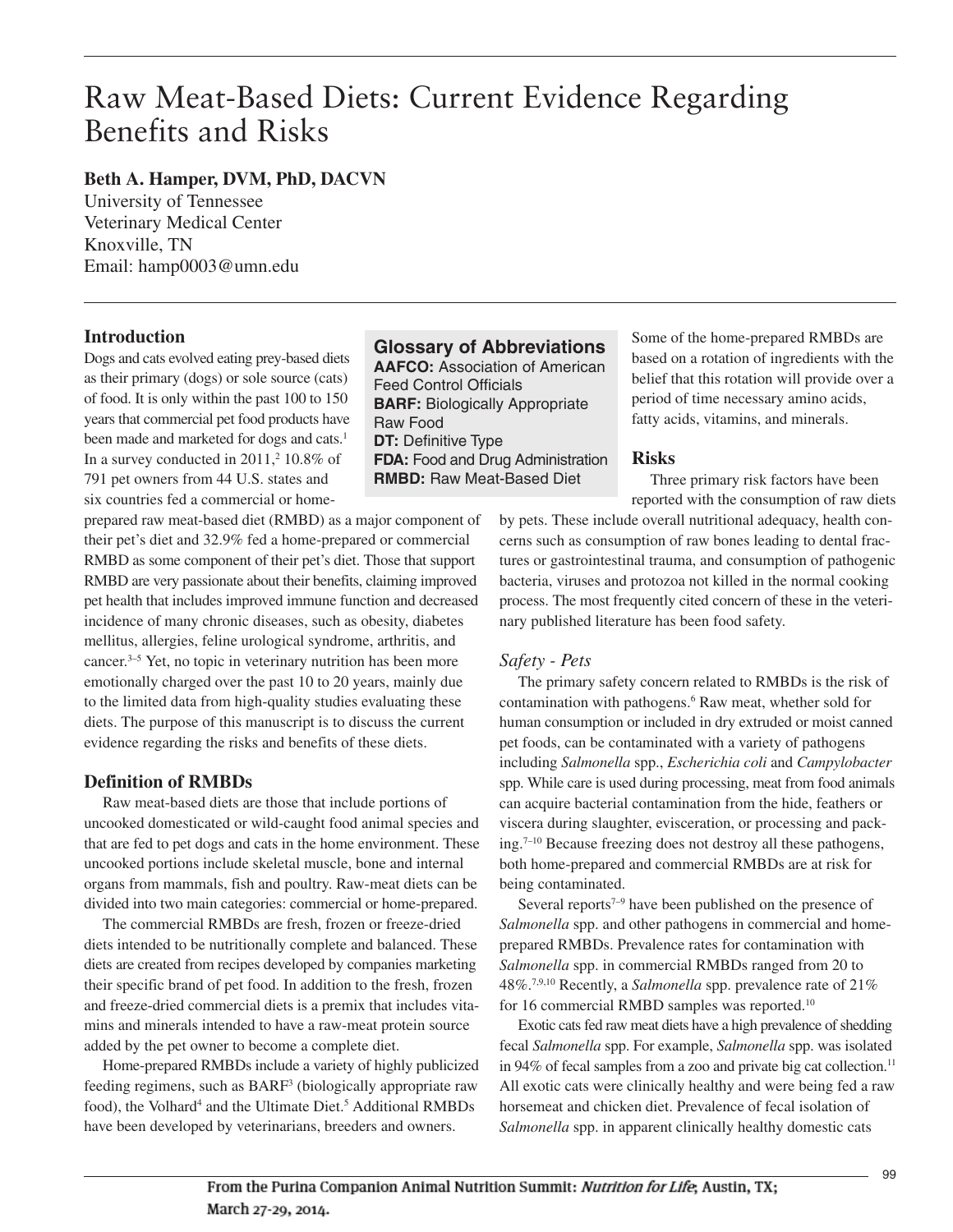ranges from 0 to 18%.<sup>12–15</sup> As these values are based on one fecal culture, they probably underestimate prevalence due to the difficulty in isolating and culturing *Salmonella* spp. and due to its intermittent shedding in the host. Suspected clinical cases of salmonellosis require three negative cultures before ruling out the disease. <sup>12</sup> Susceptibility and severity of infection depend on multiple factors, including virulence of the pathogen strain, infectious dose and host resistance. <sup>14</sup> Host resistance factors include age, immunocompetence, stress, administration of glucocorticoids, and presence of chronic disease. Although cats may carry *Salmonella* spp. in their digestive tract without associated morbidity, there have been reports of morbidity and mortality in cats<sup>14,16,17</sup> and dogs<sup>18–21</sup> secondary to consumption of RMBDs.

Home-prepared RMBDs were evaluated in one study<sup>8</sup> in which eight of 10 home-prepared raw chicken-based diets fed to pet dogs had positive results when cultured for *Salmonella* spp. In addition, there are numerous reports<sup>14,22-24</sup> of racing Greyhounds, sled dogs, guard dogs, and cats with *Salmonella* infections attributable to consumption of contaminated raw meat, including reports of dogs and cats that died from *Salmonella*related sepsis. It is not surprising to find high rates of contamination with *Salmonella* spp. in home-prepared diets because high rates of contamination with *Salmonella* spp. can be found in raw meats sold for human consumption. Rates of contamination differ among studies<sup>25-29</sup> but range from 21 to 44% of chicken samples purchased from retail locations throughout North America.

Contamination of RMBDs with other bacteria and pathogens has also been examined. *Escherichia coli* are part of the normal commensal gastrointestinal microbiome of mammals, yet certain strains of *E. coli* are known pathogens to both humans and animals. Verocytotoxic strains, including *E. coli* 0:157:H7, are considered the most virulent causing hemorrhagic diarrhea. The overall prevalence of pathogenic bacterial contamination in raw meat and poultry sold for human consumption varies greatly, depending on the contaminant, the species of animal used to produce the raw ingredient, the amount of processing of the raw ingredient, i.e., the number of times the ingredient has been handled and the facility in which it is processed. Overall prevalence of *Campylobacter jejuni* in poultry ranges from 29 to 74%. 25,26,29 In human-grade raw beef products, the prevalence of pathogenic *E. coli* O157:H7 ranges from 0 to 28%. 30,31 Cattle are known to harbor large numbers of *E. coli* through fecal contamination, with as many as one in four animals at slaughter shedding *E. coli* O157:H7 in their feces. <sup>32</sup> The same fecal strains of *E. coli* have been recovered throughout the production-processing continuum and in the raw beef products. 33

Pathogen contamination is not unique to unprocessed pet foods. Commercial pet foods have been subject to numerous recalls for *Salmonella* spp. <sup>34</sup> As an example, a pet food recall from a single manufacturing plant was linked to 29 human patients identified with *Salmonella enterica* serovar Schwaarzengrund infections between 2006 and 2008. <sup>35</sup> Of 28 recalls and safety alerts because of confirmed or potential contamination of commercially available pet foods with *Salmonella* spp. in 2011 and 2012, 17 were for dry extruded pet foods, one was for a RMBD, and 11 were for raw or insufficiently processed treats, especially raw pig ears. <sup>34</sup> Both pathogenic and chemical contamination in commercial processed pet foods has led to significant morbidity and mortality in pets with the most notorious being the 2007 recall secondary to melamin/cyanuric acid. <sup>36</sup> In North America, up to 39,000 dogs and cats may have developed kidney failure as a result of eating these contaminated commercial pet foods.

Other problems associated with commercial pet food recalls include vitamin D excess, 37,38 thiamine deficiency secondary to irridation<sup>39,40</sup> and mycotoxins.<sup>41,42</sup> There have also been warnings concerning a Fanconi-like renal syndrome in dogs after ingestion of chicken jerky treats manufactured in China. <sup>43</sup> In response to the melamine/cyanuric acid tragedy, the Food and Drug Administration (FDA) Amendments Act of 2007 was passed to strengthen the food recall process. It requires manufacturers to submit a report to the FDA no later than 24 hours after determining there is a reasonable probability that the use of or exposure to the food will cause serious adverse health consequences or the death of animals (or humans). 44,45

Proponents of RMBDs argue that the gastrointestinal tracts of healthy pets can survive any raw meat product due to an abundance of gastrointestinal flora<sup>46</sup> and shorter intestinal length.<sup>5</sup> Although the gastrointestinal tracts of dogs and cats are shorter in comparison with that of humans, there is no evidence that a shorter gastrointestinal tract prevents infection with pathogens.

Parasite contamination is another safety concern when feeding RMBDs to dogs and cats. Cats are the definitive host for *Toxoplasma gondii*. *Toxoplasma* bradyzoites encyst in tissue, particularly muscle. Cats ingesting tissue cysts can go on to develop systemic infections. Kittens are particularly sensitive with transplacental exposure or ingestion through lactation resulting in significant morbidity and mortality.<sup>47</sup> In one study,<sup>48</sup> overall seroprevalence of antibodies to *Toxoplasma gondii* were 53% in cats fed raw meat diets compared to 23% in cats fed commercial heat-processed diets. Feeding a raw meat is a known risk factor for *Neospora caninum* in dogs. <sup>49</sup> Affected dogs are generally less than 6 months old and predominantly have signs of ascending hind limb paralysis.

#### *Safety – Owners*

The potential impact on human health when feeding RMBDs to pets is another risk factor. As stated previously, raw meats are frequently contaminated with microorganisms including *E. coli, Salmonella* spp., *Campylobacter* spp., and *Listeria* spp. 25–29,41,50–53 Raw meats can also carry parasites such as *Toxoplasma gondii*, and *Trichinella* spp. 54,54,55 In addition to the diet itself being a source of pathogens for humans, other sources of contamination include food utensils, feeding bowls and areas of possible fecal contamination. The same pathogens isolated from raw diets have been found in dog's feces<sup>8</sup> and, subsequently, in owners/family members who have become ill.<sup>56,57</sup> The populations at greatest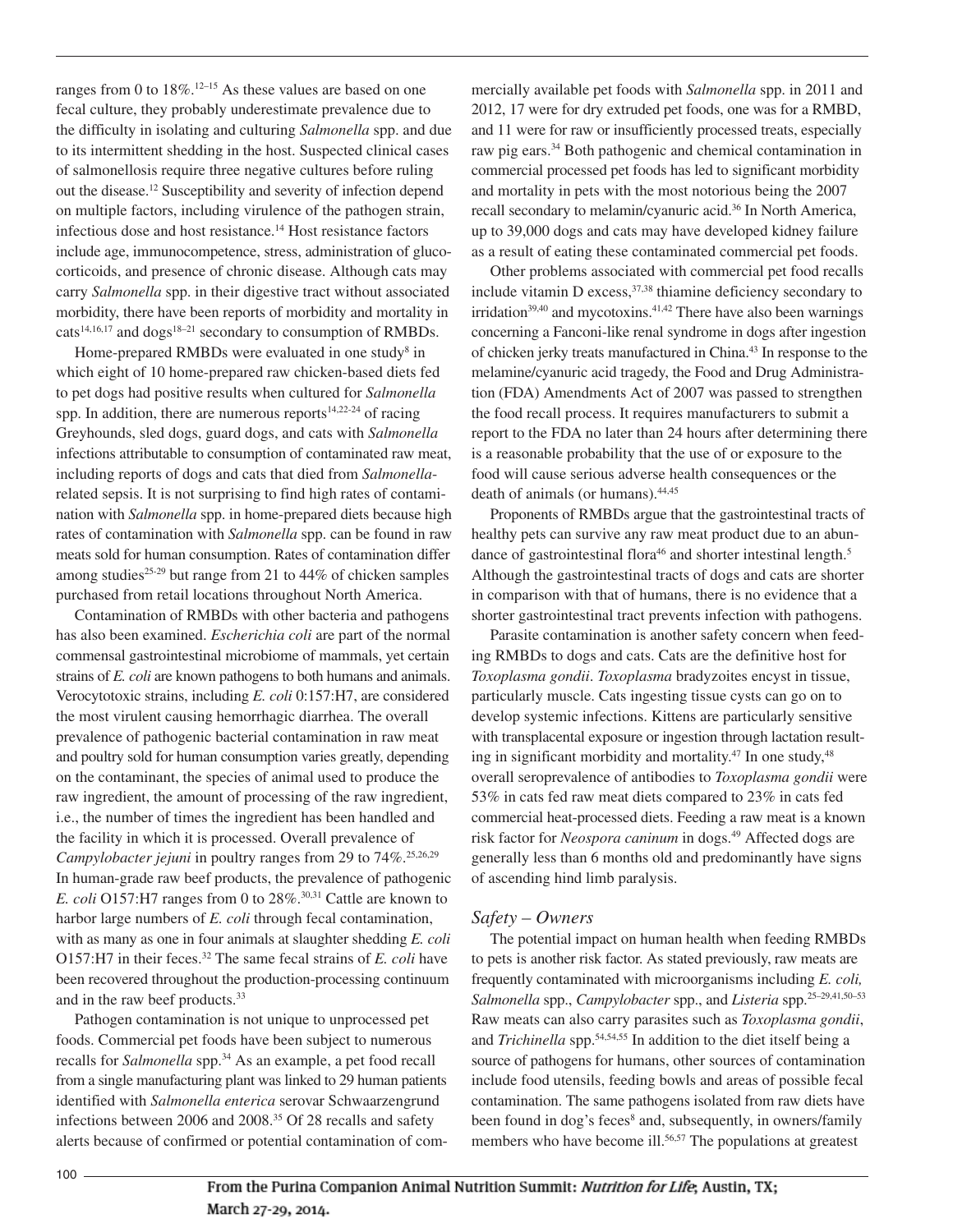risk for contracting illness in households feeding raw diets are the very young (infants and children), the elderly, pregnant women, and those who are immunocompromised.

Most human cases of salmonellosis are due to exposure to contaminated foodstuffs, but cases of human salmonellosis due to direct or indirect contact with animals have been reported. 56–58 As stated previously, *Salmonella* organisms can frequently live as a transient member of the intestinal microflora without causing illness; thus, a human or pet can be a carrier. Direct contact with infected or carrier animals or their feces is a risk factor for salmonellosis in humans.<sup>6,53,56,57,59</sup> Several studies<sup>8,60–62</sup> have found that dogs eating RMBDs are at risk for shedding *Salmonella* organisms in their feces. Results of these studies $8,60-62$  indicate that between 3 to 50% of dogs fed RMBDs shed *Salmonella* in their feces. In one study, <sup>62</sup> when a single meal of a contaminated commercial RMBD was fed, seven of 16 dogs shed *Salmonella* spp. in their feces for up to seven days.

Fecal shedding of *Salmonella* spp. in cats can last from three to six weeks, and in some cases up to 14 weeks, after clinical illness. 12,63 In cats with salmonellosis, large numbers of bacteria are present in the mouth and their coat can be highly contaminated secondary to their grooming habits.<sup>64</sup> Most domestic cats spend a large amount of time in close proximity to their owners with ample potential for direct or indirect exposure to zoonotic organisms. Of particular concern is the increasing incidence of an antibiotic-resistant strain, *Salmonella* serovar Typhimurium definitive type (DT)104. This strain has become an important food safety concern because of its increased incidence in both humans and animals and its ability to cause serious disease with resistance to ampicillin, chloramphenicol, streptomycin, sulphonamides, and tetracycline. Several studies<sup>58,63,65,66</sup> have identified domestic cats as carriers of multiresistant *Salmonella* Typhimurium DT 104 along with farm animals, dogs and birds.

Other pathogens also are of concern for humans exposed to pets shedding bacteria. *E. coli* O157:H7 transmission from an asymptomatic dog to humans has been documented. <sup>67</sup> *Toxoplasma gondii* infection is another concern to humans, particularly pregnant women. Although most cases of human toxoplasmosis are secondary to consuming undercooked meat or food that has been cross-contaminated from raw meat, toxoplasmosis can be passed from cats to humans through exposure to oocysts in the cats' feces. Cats with a newly acquired infection will shed the oocysts for about three weeks following infection. Thus, cleaning litter boxes during this timeframe can result in cross-contamination. If infection occurs to the fetus during pregnancy, abortion, premature birth or permanent neurological impairments can occur. 68,69

#### *Other Health Concerns*

In addition to the previously mentioned health problems, RMBDs that contain bones (i.e., the BARF diet) can potentially result in fractured teeth and gastrointestinal injury. Bones can cause obstruction or perforation of the esophagus, stomach,

small intestine, or colon. Bone foreign bodies were present in 30 to 80% of dogs and cats with esophageal foreign bodies. 70–72 Those who promote the feeding of raw bones claim that there are fewer problems with raw bones than with cooked bones<sup>73</sup>; however, to current knowledge, the frequency of obstruction or perforation with raw versus cooked bones has not been evaluated. Research is needed to better understand the frequency of these complications.

Another potential adverse health effect associated with RMBDs was identified in a recent report.<sup>74</sup> Authors of that report<sup>74</sup> identified and described 12 dogs with elevations in serum thyroxine concentration (six of which had clinical signs of hyperthyroidism) caused by eating an RMBD. All dogs had thyroxine concentrations within the reference range after the diet was changed.

#### *Nutritional Adequacy*

A U.S. study75 in 2001 revealed that all the home-prepared and commercial RMBDs tested (three home-prepared and two commercial RMBDs) had multiple nutritional imbalances, some of which could have important adverse effects on the health of the animals. Examples included a calcium-to-phosphorus ratio of 0.20, vitamin A and E concentrations below the minimum detectable value, and a vitamin D concentration nearly twice the Association of American Feed Control Officials (AAFCO) maximum amount.<sup>75</sup> Authors of a case report<sup>76</sup> of a growing dog fed an RMBD (a commercial premix plus raw ground beef prepared in accordance with instructions on the package label) reported that the nutritionally unbalanced diet resulted in vitamin D-dependent rickets type I and nutritional secondary hyperparathyroidism.

In a recent study<sup> $77$ </sup> in Europe, investigators calculated amounts of 12 nutrients (e.g., calcium, phosphorus and vitamin A) for 95 homemade RMBDs being fed to dogs, as reported by the owners. In that study, <sup>77</sup> 57 diets (60%) had major nutritional imbalances. Therefore, there is concern that both commercial and homemade RMBDs may have important nutrient deficiencies and excesses. Investigators in three studies78–80 evaluated the nutritional balance of commonly available home-prepared diet recipes. In the two studies<sup>78,79</sup> on animals with medical conditions, 94 recipes were evaluated, and none had adequate concentrations of all essential nutrients. In one of these studies, <sup>80</sup> investigators evaluated 200 recipes for healthy dogs and found that 190 (95%) recipes had at least one essential nutrient below AAFCO minimums and 167 (84%) recipes had multiple deficiencies.

#### **Benefits**

As stated previously, numerous benefits have been ascribed to feeding pets RMBDs compared to feeding heat-processed foods. Reported benefits include improved skin and coat quality, improved digestibility and decreased incidence of many medical conditions. 3–5,81 To the author's knowledge, these claims have been based on anecdotal evidence rather than scientific study.

A founding premise regarding RMBDs is that these are the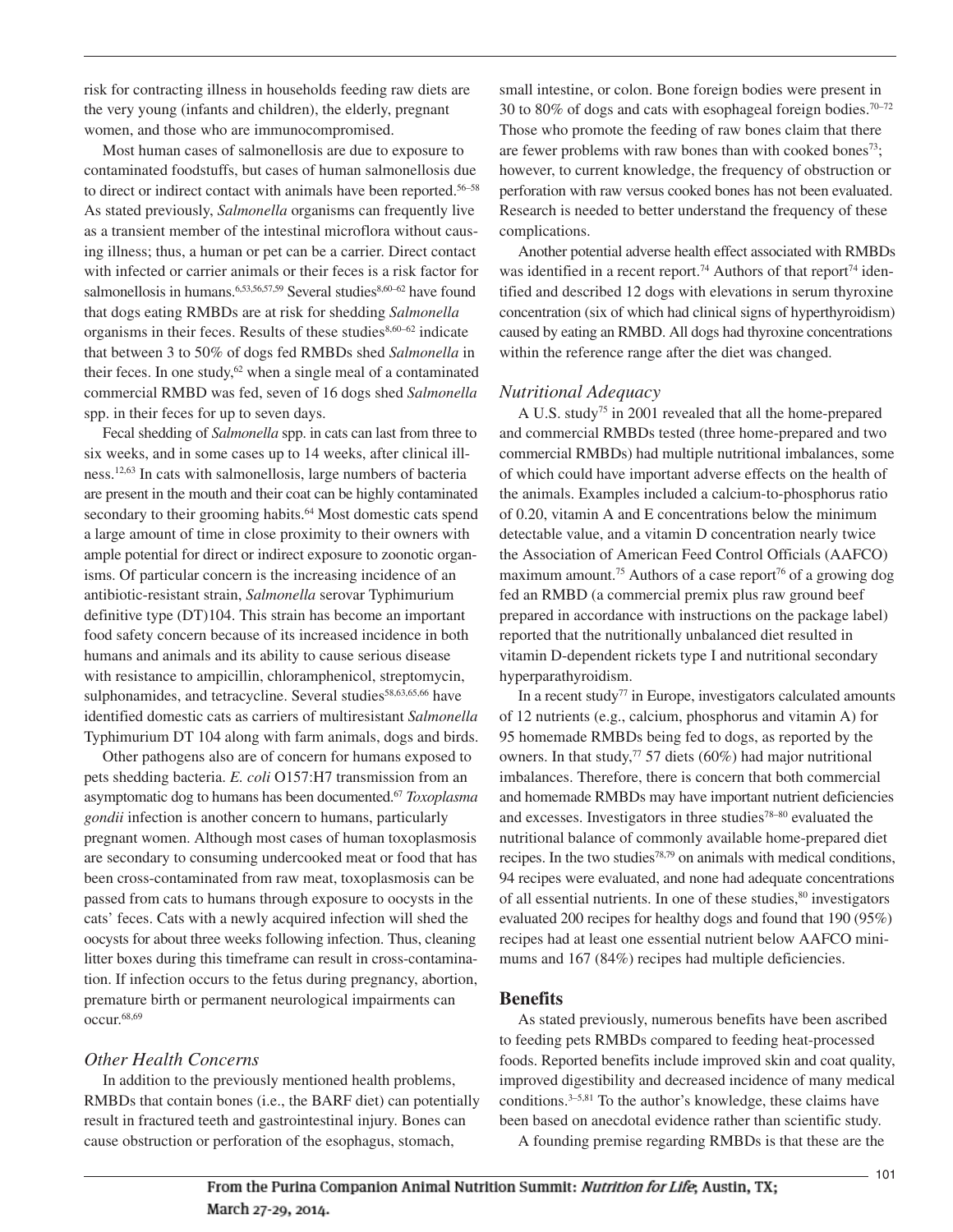optimal diets for health and wellness based on the theory that dogs and cats evolved over millions of years on a natural raw diet and logically this is their ideal food source. Advocates claim that processed foods are not what dogs and cats were programmed to eat during the long process of evolution and that foods similar to those eaten by the dog's/cat's wild ancestors are more biologically appropriate. <sup>3</sup> Cats are obligate carnivores with a strong predatory instinct. <sup>82</sup> Their natural diet in the wild includes a range of small prey species, such as mammals, reptiles, birds, and insects. Conversely, dogs have adapted to eating an omnivorous diet and can consume a variety of plant and animal products to meet their essential nutrient requirements.

Compared to cats, dogs have undergone an incredible variety of selection pressures resulting in large phenotypic differences from their ancestors. A recent study<sup>83</sup> found that there were 36 regions of the genome that differ between dogs and wolves, 10 of which play a critical role in starch digestion and fat metabolism. The authors of that study $83$  concluded that these genetic differences in the genome between dogs and wolves have contributed to the ability of dogs to digest starch and fat and constituted a crucial step in the early domestication of the dog. Although carbohydrate digestibility in cats is nearly 100% for simple sugars and starches,  $84$  cats have limited ability to handle high concentrations of carbohydrate in their diet compared with other species secondary to having lower levels of pancreatic and intestinal amylase compared to dogs<sup>85</sup> and minimal glucokinase activity, an important glycolytic enzyme during high-carbohydrate loads. <sup>86</sup> Due to these metabolic adaptations, feeding highcarbohydrate commercial diets has been theorized to cause a variety of disorders in cats including obesity and diabetes.<sup>87</sup>

A frequently cited benefit to feeding raw food diets is that active digestive enzymes remain intact and thereby improve digestibility and bioavailability of foodstuffs. 3,5 Arguments against these claims are that protein enzymes are denatured and inactivated in the stomach secondary to hydrochloric acid and pepsin secretion, <sup>88</sup> and all the enzymes dogs and cats need for digestion are already produced in the gastrointestinal tract unless they have underlying exocrine pancreatic insufficiency. 88,89 The extent of enzyme degradation in the stomach is not completely quantified, but treatment for exocrine pancreatic insufficiency with raw pancreas is a common practice. In a study<sup>90</sup> comparing raw porcine pancreas to a commercial pancreatic enzyme supplement, the raw porcine pancreas had the highest level (39.1%) of supplemental lipase recovery in jejunally cannulated dogs compared to the commercial pancreatic supplement (26.2%). Dietary amylase and protease activity levels were still present in the jejunum from the raw pancreas extract and higher than enzyme levels in a dog with subclinical exocrine pancreatic insufficiency.

Several scientific studies $91-93$  have documented improved digestibility in RMBDs compared to heat-processed diets. Digestibility of RMBDs versus dry extruded diets has been examined in both exotic and domesticated cats.<sup>91-93</sup> One study<sup>91</sup>

compared a raw meat diet with a dry kibble diet in sand cats and found the raw meat diet to have 10% higher digestibility in dry matter and energy and 15% higher digestibility in crude protein compared to the kibble extruded diet. A more recent study92 looked at feeding the domestic cat's wild ancestor, *Felis lybica*, a commercial raw meat versus an extruded high-protein kibble diet. Crude protein digestibility in the raw diet was 8% higher compared to the extruded diet. In research done by the author, <sup>94</sup> significantly higher digestibility of dry matter (7 to 10%), organic matter (5 to 8%), protein (6 to10%), and energy (3 to 6%) was seen in RMBDs compared to a canned heatprocessed diet in both kittens and adult cats.

Proteins and amino acids undergo substantial physical changes during processing associated with the manufacture of pet foods. Processing conditions, which primarily involve application of heat but can also include pressure and water content, can have variable effects on protein digestibility and amino-acid bioavailability. The effects depend on the ingredients, temperature and type of processing (i.e., canning, extrusion used in the production of most commercial dry pet foods, and freezing or freeze-drying that would be performed with commercial RMBDs). In addition, food proteins can react with other food components, such as sugars, fats, oxidizing agents, acids, alkalies, polyphenols, and food additives. Heat processing during the manufacture of dry extruded or moist pet foods typically results in the denaturing of proteins and loss of secondary and tertiary protein structure. Processing can increase bioavailability of proteins through collagen breakdown and increased exposure to digestive enzymes, but it also can negatively affect amino acids through proteolysis, protein crosslinking, amino-acid racemization, protein-polyphenol reactions, oxidative reactions, and browning or Maillard reactions. 95 The Maillard reaction accounts for the most important losses of amino-acid bioavailability. 96

Although conventional heat processing can have negative effects on animal tissue proteins, heat processing improves the bioavailability of some plant proteins secondary to denaturing of antinutritional factors. For example, legumes contain trypsin and chymotrypsin inhibitors that impair protein digestion and reduce protein bioavailability.<sup>97</sup> Heat processing denatures these inhibitors and, therefore, increases protein bioavailability.

Improved digestibility results in less digesta in the colon with less fecal matter. Decreased fecal output has been found in a study<sup>92</sup> of feral cats and in experiments conducted by this author.<sup>94</sup> Decreased fecal output is perceived as a benefit by some owners. Although nondigestible carbohydrates in the form of fiber are beneficial to the host, <sup>98</sup> undigested dietary protein results in increased amounts of colonic compounds, such as ammonia, phenols, indoles, and amines, which can play a role in diseases like colorectal, stomach and pancreatic cancers.<sup>99–101</sup> The author is not aware of any reported studies on the potential harmful effects of undigested dietary protein on colonic health in dogs or cats.

Heterocyclic amines are compounds formed when muscle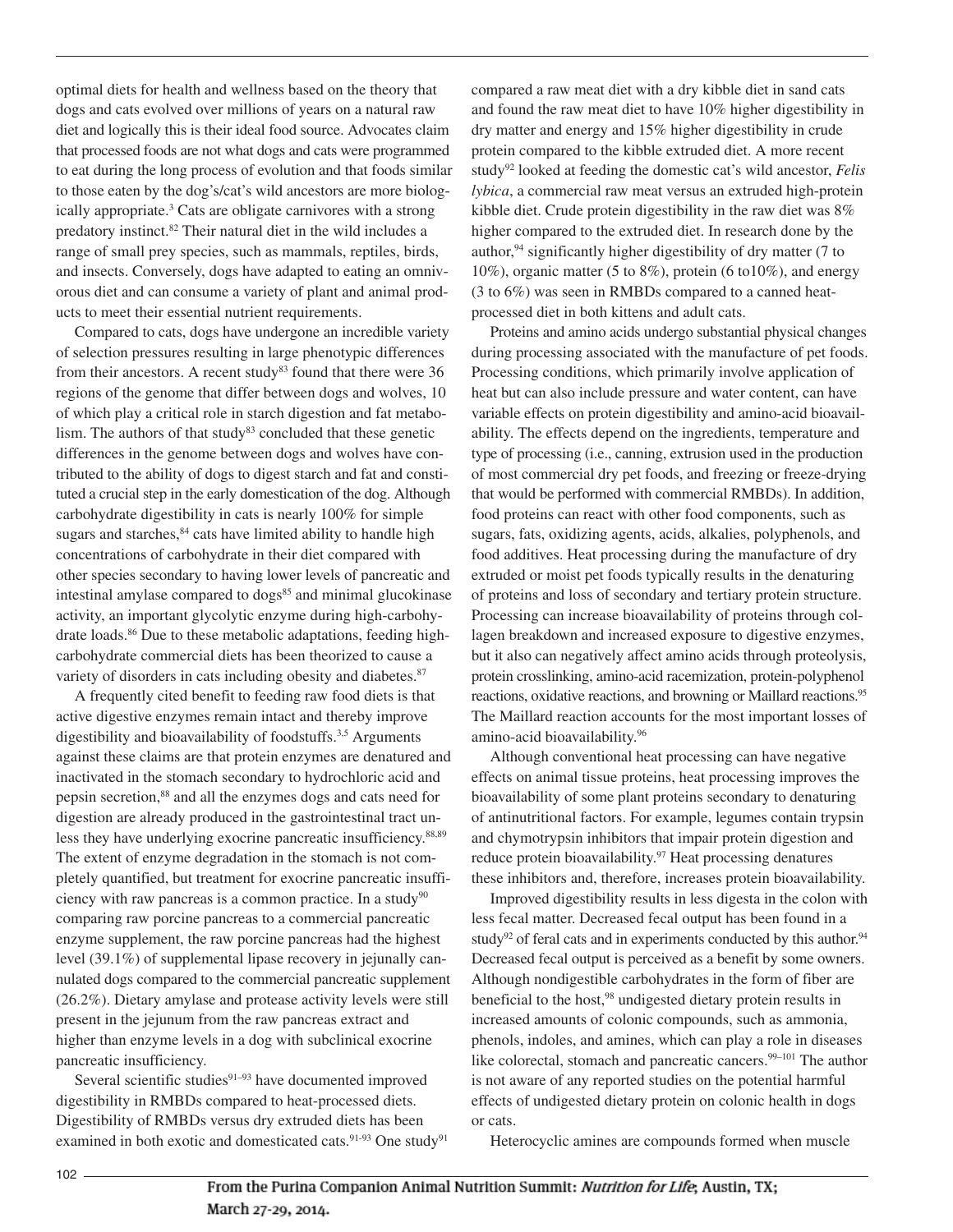meat is cooked to a high temperature. Exposure to high concentrations (e.g., milligram/gram of food) of these compounds has been associated with cancer in research animals.<sup>102</sup> Concentrations found in both pet and human foods are much lower (nanograms/ gram of food), but these concentrations may still have mutagenic activity.<sup>103</sup> The cumulative effects of these compounds on genomic instability and increased sensitivity to tumor promotion in pets and humans require investigation.

Another frequently cited benefit when feeding RMBDs is an improvement in immune function. In experiments conducted by this author, <sup>94</sup> domestic cats fed an RMBD for 10 weeks had a significant increase in lymphocyte and immunoglobulin production, though there were no significant changes over the same study period for cats fed a cooked commercial moist diet. In those experiments, <sup>94</sup> it was also found that cats fed the RMBD were fecal shedders of *Salmonella* spp. Exposure to higher microbial loads, including pathogens and microbial degradation products, changes in intestinal microflora, or nutritional differences in the diets may have stimulated the immune response detected for cats fed the RMBD. In the same study,<sup>94</sup> there were no significant differences found in herpes-specific titers after vaccination or parameters of innate immune response (oxidative burst or phagocytosis) between RMBD feeders or those fed the commercial canned heat-processed diet. Although this study evaluated serum immunoglobulin and innate immune response, further studies are needed to examine cell-mediated immunity (T-cell) response, secretory IgA levels and potential microbiome changes in pets fed RMBDs compared to heat-processed extruded or canned pet foods.

The thermal processing of proteins is important in food allergy because heat treatment can alter their allergenic sites. Antibodies recognize and interact with distinctive shapes called epitopes on the protein. In their native state, proteins are folded into compact tertiary structures determined by their amino-acid composition. The overall 3-D structure results in certain epitopes being buried within while others are exposed on the outside. Application of heat results in protein tertiary structure breaking down, exposing previously hidden epitopes on primary and secondary protein structures. Thus, heating can increase or decrease protein allergenicity, depending on the protein and the animal involved. In a study<sup>104</sup> looking at the effect of heating on immunogenicity of canned proteins in cats, a heated protein (casein) induced a salivary IgA response not seen in the raw product. Further studies looking at the effect of commercial heat treatment on immogenicity of proteins in pet foods is warranted.

In another study<sup>94</sup> conducted by this author, an AAFCO growth feeding trial was conducted comparing two RMBDs (commercial frozen and premix added to raw meat) to a commercial heat-processed canned diet. Both raw diets had similar growth performance compared to a canned cat food and both passed an AAFCO growth trial. There were no significant differences in average daily gain or body tissue accrual/composition among the three diet treatments. Kittens fed the RMBDs

did have lower albumin and higher globulin levels compared to the control group, but this was not clinically significant as albumin levels were still within normal reference ranges.

## **Conclusion**

It is difficult to make overall recommendations regarding feeding raw diets to pets due to the current lack of good data and scientific studies. The infectious disease potential to both the pet and owners has been well-documented. Owners who elect to feed a commercial or home-prepared RMBD should be counseled on the risks to themselves and their pets. Since most homeprepared diets are deficient in one or more essential nutrients, a board-certified veterinary nutritionist should review these diets to ensure that they are balanced.

The use of intensive farming practices for meat production has increased dramatically over the past 50 to 100 years. <sup>105</sup> Raising livestock in confinement at high stocking density increases the risk of pathogen contamination in domestic animals intended for slaughter.<sup>30,33</sup> Raw meat obtained from these sources is quite different compared to intact prey fed upon by nondomesticated canids and felids. Further scientific studies examining the effects of long-term feeding RMBDs on microbiome, immogenicity, immune function, gastrointestinal health, and disease are warranted.

## **References**

1. History of Pet Food. Pet Food Institute. Accessed January 2014 at: http://www.petfoodinstitute.org/?page=HistoryofPetFood

2. Freeman LM, Janecko N, Weese JS. Nutritional and Microbial Analysis of Bully Sticks and Survey of Opinions About Pet Treats. *Can Vet J Rev-Rev Veterinaire Can*. 2013;54:50-54.

3. Billinghurst I. The Barf Diet: Raw Feeding for Dogs and Cats Using Evolutionary Principles. Ian Billinghurst, New South Wales, Aust. 2001.

4. Volhard, W. *The Holistic Guide for a Healthy Dog*. Howell Book House, New York, NY. 1995.

5. Schultze KR. *Natural Nutrition for Dogs and Cats: The Ultimate Diet*. Hay House Inc., Carlsbad, CA. 1998.

6. KuKanich KS. Update on *Salmonella* spp. Contamination of Pet Food, Treats and Nutritional Products and Safe Feeding Recommendations. *J Am Vet Med Assoc*. 2011;238:1430-1434.

7. Strohmeyer RA, Morley PS, Hyatt DR, et al. Evaluation of Bacterial and Protozoal Contamination of Commercially Available Raw Meat Diets for Dogs. *J Am Vet Med Assoc*. 2006;228:537-542.

8. Joffe DJ, Schlesinger DP. Preliminary Assessment of the Risk of *Salmonella* Infection in Dogs Fed Raw Chicken Diets. *Can Vet J-Rev Veterinaire Can*. 2002;43:441-442.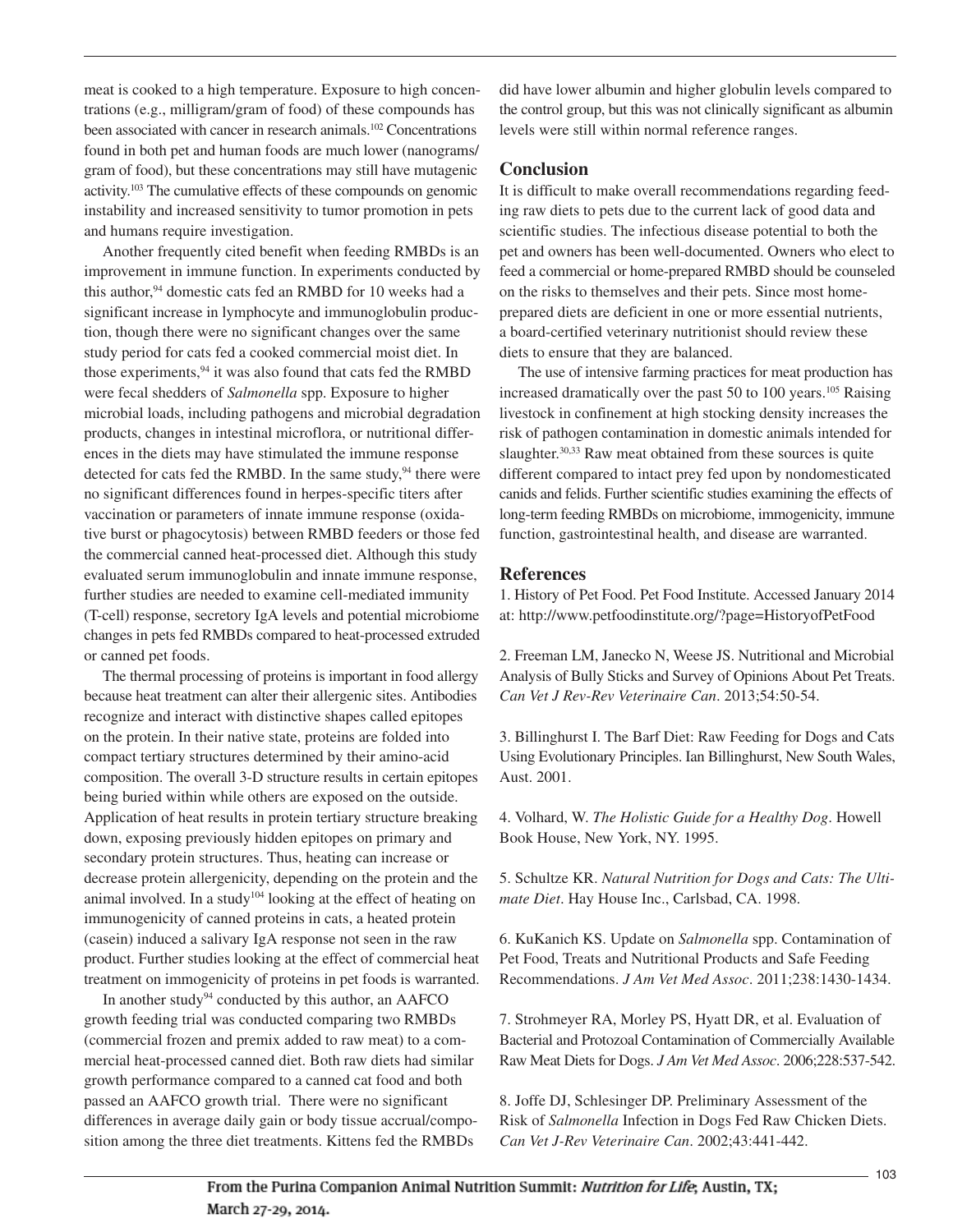9. Weese JS, Arroyo L. Bacteriological Evaluation of Dog and Cat Diets That Claim to Contain Probiotics. *Can Vet J-Rev Veterinaire Can*. 2003;44:212-216.

10. Finley R, Reid-Smith R, Ribble C, et al. The Occurrence and Antimicrobial Susceptibility of *Salmonellae* Isolated from Commercially Available Canine Raw Food Diets in Three Canadian Cities. *Zoonoses Public Health*. 2008;55:462-469.

11. Clyde VL, Ramsay EC, Bemis DA. Fecal Shedding of *Salmonella* in Exotic Felids. *J Zoo Wildl Med*. 1997;28:148-152.

12. Greene CE, Fox JG, Jones BR, et al. Enteric Bacterial Infections. In: *Infectious Diseases of the Dog and Cat*. Greene CE (ed). Saunders Elsevier, St. Louis, MO. 2006:339-369.

13. Hill SL, Cheney JM, Taton-Allen GF, et al. Prevalence of Enteric Zoonotic Organisms in Cats. *J Am Vet Med Assoc*. 2000; 216:687-692.

14. Stiver SL, Frazier KS, Mauel MJ, et al. Septicemic Salmonellosis in Two Cats Fed A Raw-Meat Diet. *J Am An Hosp Assoc*. 2003;39:538–542.

15. Shimi A, Barin A. *Salmonella* in Cats. *J Comp Pathol*. 1977;87:315-318.

16. Foley JE, Orgad U, Hirsh DC, et al. Outbreak of Fatal Salmonellosis in Cats Following Use of a High-Titer Modified-Live Panleukopenia Virus Vaccine. *J Am Vet Med Assoc*. 1999;214:67-70.

17. Reilly GAC, Bailie NC, Morrow WT, et al. Feline Stillbirths Associated with Mixed *Salmonella-typhimurium* and *Leptospira* Infection. *Vet Rec*. 1994;135:608.

18. LeJeune JT, Hancock DD. Public Health Concerns Associated with Feeding Raw Meat Diets to Dogs. *J Am Vet Med Assoc*. 2001; 219:1222–1224.

19. Cowan LA, Hertzke DM, Fenwick BW, et al. Clinical and Clinicopathologic Abnormalities in Greyhounds with Cutaneous and Renal Glomerular Vasculopathy: 18 Cases (1992-1994). *J Am Vet Med Assoc*. 1997;210:789-793.

20. Staats JJ, Chengappa MM, DeBey MC, et al. Detection of *Escherichia coli* Shiga Toxin (stx) and Enterotoxin (estA and elt) Genes in Fecal Samples from Nondiarrheic and Diarrheic Greyhounds. *Vet Microbiol*. 2003;94:303-312.

21. Stone G, Chengappa M, Oberst R, et al. Application of Polymerase Chain Reaction for the Correlation of *Salmonella* Serovars Recovered from Greyhound Feces with Their Diet. *J Vet Diagn Invest*. 1993;5:378-385.

22. Chengappa M, Staats J, Oberst R, et al. Prevalence of *Salmonella* in Raw Meat Used in Diets of Racing Greyhounds. *J Vet Diagn Invest*. 1993;5:372-377.

23. Selmi M, Stefanelli S, Bilei S, et al. Contaminated Commercial Dehydrated Food as Source of Multiple *Salmonella* Serotypes Outbreak in a Municipal Kennel in Tuscany. *Vet Ital*. 2011;47:183-190.

24. Morley PS, Strohmeyer RA, Tankson JD, et al. Evaluation of the Association Between Feeding Raw Meat and *Salmonella enterica* Infections at a Greyhound Breeding Facility. *J Am Vet Med Assoc*. 2006;228:1524-1532.

25. Cui SH, Ge BL, Zheng J, et al. Prevalence and Antimicrobial Resistance of *Campylobacter* spp. and *Salmonella* Serovars in Organic Chickens from Maryland Retail Stores. *Appl Environ Microbiol*. 2005;71:4108-4111.

26. Bohaychuk VM, Gensler GE, King RK, et al. Occurrence of Pathogens in Raw and Ready-to-Eat Meat and Poultry Products Collected from the Retail Marketplace in Edmonton, Alberta, Canada. *J Food Prot*. 2006;69:2176-2182.

27. M'ikanatha N, Sandt C, Localio A, et al. Multidrug-Resistant *Salmonella* Isolates from Retail Chicken Meat Compared with Human Clinical Isolates. *Foodborne Pathog Dis*. 2010;7:929-934.

28. Lestari SI, Han F, Wang F, et al. Prevalence and Antimicrobial Resistance of *Salmonella* Serovars in Conventional and Organic Chickens from Louisiana Retail Stores. *J Food Prot*. 2009;72: 1165-1172.

29. Cook A, Odumeru J, Lee S, et al. *Campylobacter, Salmonella, Listeria monocytogenes*, Verotoxigenic *Escherichia coli*, and *Escherichia coli* Prevalence, Enumeration, and Subtypes on Retail Chicken Breasts With and Without Skin. *J Food Prot*. 2012;75:34-40.

30. Rhoades JR, Duffy G, Koutsoumanis K. Prevalence and Concentration of Verocytotoxigenic *Escherichia coli, Salmonella enterica* and *Listeria monocytogenes* in the Beef Production Chain: A Review. *Food Microbiol*. 2009;26:357-376.

31. Sanchez S, Lee MD, Harmon BG, et al. Zoonosis Update: Animal Issues Associated with *Escherichia coli* O157:H7. *J Am Vet Med Assoc*. 2002;221:1122-1126.

32. Elder RO, Keen JE, Siragusa GR, et al. Correlation of Enterohemorrhagic *Escherichia coli* O157 Prevalence in Feces, Hides and Carcasses of Beef Cattle During Processing. Proc Natl Acad Sci. 2000;97:2999-3003.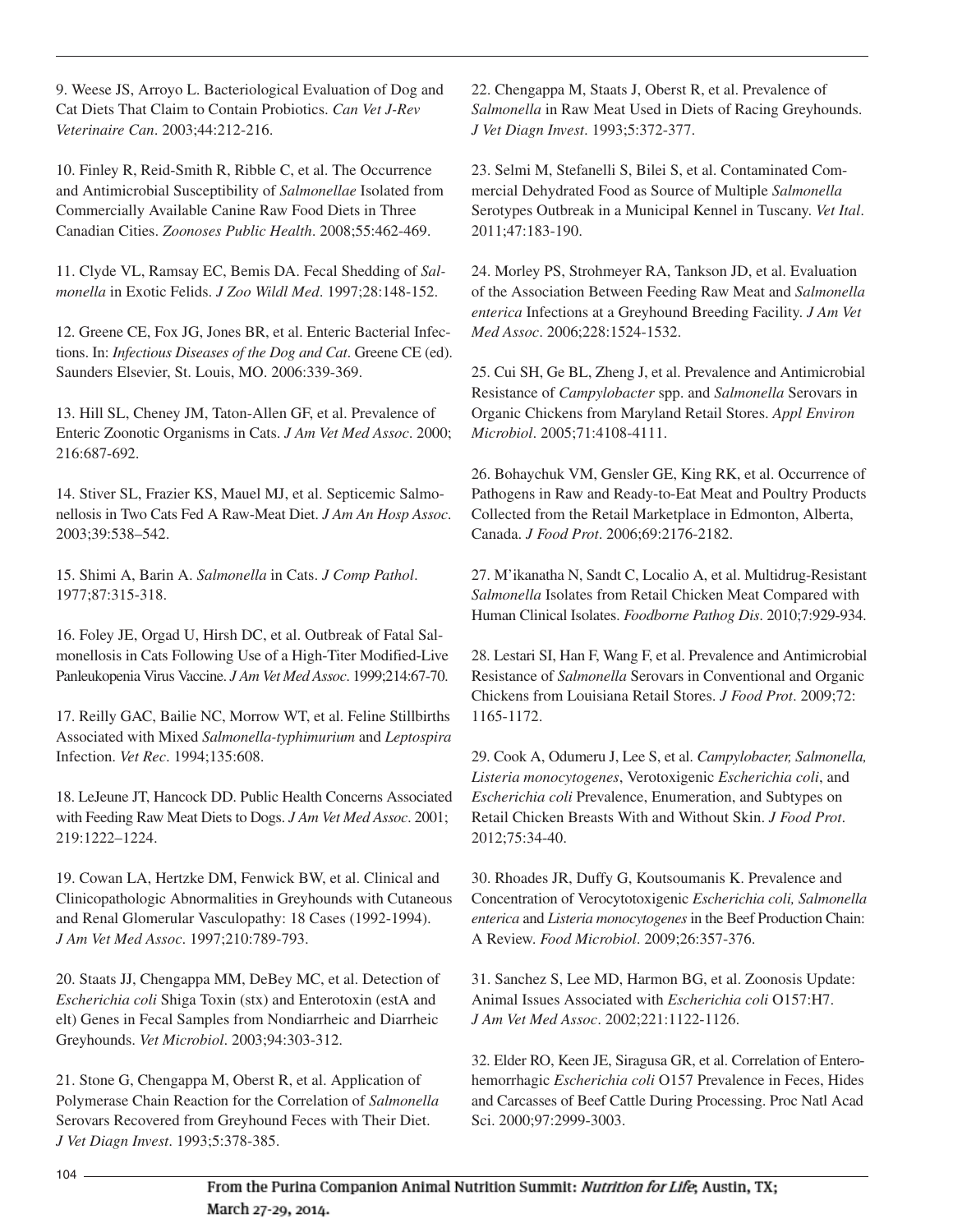33. Aslam M, Nattress F, Greer G, et al. Origin of Contamination and Genetic Diversity of *Escherichia coli* in Beef Cattle. *Appl Environ Microbiol*. 2003;69:2794-2799.

34. Recalls, Market Withdrawals & Safety Alerts. Food and Drug Administration. Accessed January 2014 at: www.fda.gov/safety/ recalls/default.htm

35. Behravesh CB, Ferraro A, Deasy M, et al. Human *Salmonella* Infections Linked to Contaminated Dry Dog and Cat Food, 2006-2008. *Pediatrics*. 2010;126:47-483.

36. Osborne CA, Lulich JP, Ulrich LK, et al. Melamine and Cyanuric Acid-Induced Crystalluria, Uroliths and Nephrotoxicity in Dogs and Cats. V*et Clin N Am Sm An Pract*. 2009;39:1.

37. Wehner A, Katzenberger J, Groth A, et al. Vitamin D Intoxication Caused by Ingestion of Commercial Cat Food in Three Kittens. *J Feline Med Surg*. 2013;15:730-736.

38. Mellanby RJ, Mee AP, Berry JL, et al. Hypercalcaemia in Two Dogs Caused by Excessive Dietary Supplementation of Vitamin D. *J Sm An Pract*. 2005;46:334-338.

39. Singh M, Thompson M, Sullivan N, et al. Thiamine Deficiency in Dogs Due to the Feeding of Sulphite-Preserved Meat. *Aust Vet J*. 2005;83:412-417.

40. Steel RJS. Thiamine Deficiency in a Cat Associated with the Preservation of 'Pet Meat' with Sulphur Dioxide. *Aust Vet J*. 1997;75:719-721.

41. Stenske KA, Smith JR, Newman SJ, et al. Timely Topics in Nutrition — Aflatoxicosis in Dogs and Dealing with Suspected Contaminated Commercial Foods. *J Am Vet Med Assoc*. 2006; 228:1686-1691.

42. Dereszynski DM, Center SA, Randolph JE, et al. Clinical and Clinicopathologic Features of Dogs that Consumed Foodborne Hepatotoxic Aflatoxins: 72 cases (2005-2006). *J Am Vet Med Assoc*. 2008;232:1329-1337.

43. Thompson MF, Fleeman LM, Kessell AE, et al. Acquired Proximal Renal Tubulopathy in Dogs Exposed to a Common Dried Chicken Treat: Retrospective Study of 108 Cases (2007- 2009). *Aust Vet J*. 2013;91:368-373.

44. Rumbeiha W, Morrison J. A Review of Class I and Class II Pet Food Recalls Involving Chemical Contaminants from 1996 to 2008. *J Med Toxicol*. 2011;7.

45. FDA Amendments Act (FDAAA) of 2007. Accessed January 2014 at: http://www.fda.gov/RegulatoryInformation/Legislation/ FederalFoodDrugandCosmeticActFDCAct/SignificantAmend mentstotheFDCAct/FoodandDrugAdministrationAmendments Actof2007/default.html

46. Puotinen CJ. *The Encyclopedia of Natural Pet Care*. Keats Publishing, Los Angeles, CA. 2000.

47. Lappin MR, Dubey JP. Toxoplasmosis and Neosporosis. In: *Infectious Diseases of the Dog and Cat*. Greene CE (ed). Saunders Elsevier, St. Louis, MO. 2006:754-775.

48. Lopes AP, Cardoso L, Rodrigues M. Serological Survey of *Toxoplasma gondii* Infection in Domestic Cats from Northeastern Portugal. *Vet Parasitol*. 2008;155:184-189.

49. Reichel MP, Ellis JT, Dubey JP. Neosporosis and Hammondiosis in Dogs. *J Sm An Pract*. 2007;48:308-312.

50. Zhao T, Doyle NP, Fedorka-Cray PJ, et al. Occurrence of *Salmonella enterica* Serotype Typhimurium DT104A in Retail Ground Beef. *J Food Prot*. 2002;65:403-407.

51. Mollenkopf DF, Kleinhenz KE, Funk JA, et al. *Salmonella enterica* and *Escherichia coli* Harboring bla(CMY) in Retail Beef and Pork Products. *Foodborne Pathog Dis*. 2011;8:333-336.

52. Thibodeau A, Fravalo P, Laurent-Lewandowski S, et al. Presence and Characterization of *Campylobacter jejuni* in Organically Raised Chickens in Quebec. *Can J Vet Res-Rev Can Rech Veterinaire*. 2011;75:298-307.

53. Finley R, Reid-Smith R, Weese JS. Human Health Implications of *Salmonella*-Contaminated Natural Pet Treats and Raw Pet Food. *Clin Infect Dis*. 2006;42:686-691.

54. Nash JQ, Chissel S, Jones J, et al. Risk Factors for Toxoplasmosis in Pregnant Women in Kent, United Kingdom. *Epidemiol Infect*. 2005;133:475-483.

55. Djurkovic-Djakovic O, Bobic B, Nikolic A, et al. Pork as a Source of Human Parasitic Infection. *Clin Microbiol Infect*. 2013;19:586-594.

56. Sato Y, Mori T, Koyama T, et al. *Salmonella Virchow* Infection in an Infant Transmitted by Household Dogs. *J Vet Med Sci*. 2000;62:767-769.

57. Morse EV, Duncan MA, Estep DA, et al. Canine Salmonellosis — Review and Report of Dog to Child Transmission of *Salmonella* enteritidis. *Am J Public Health*. 1976;66:82-84.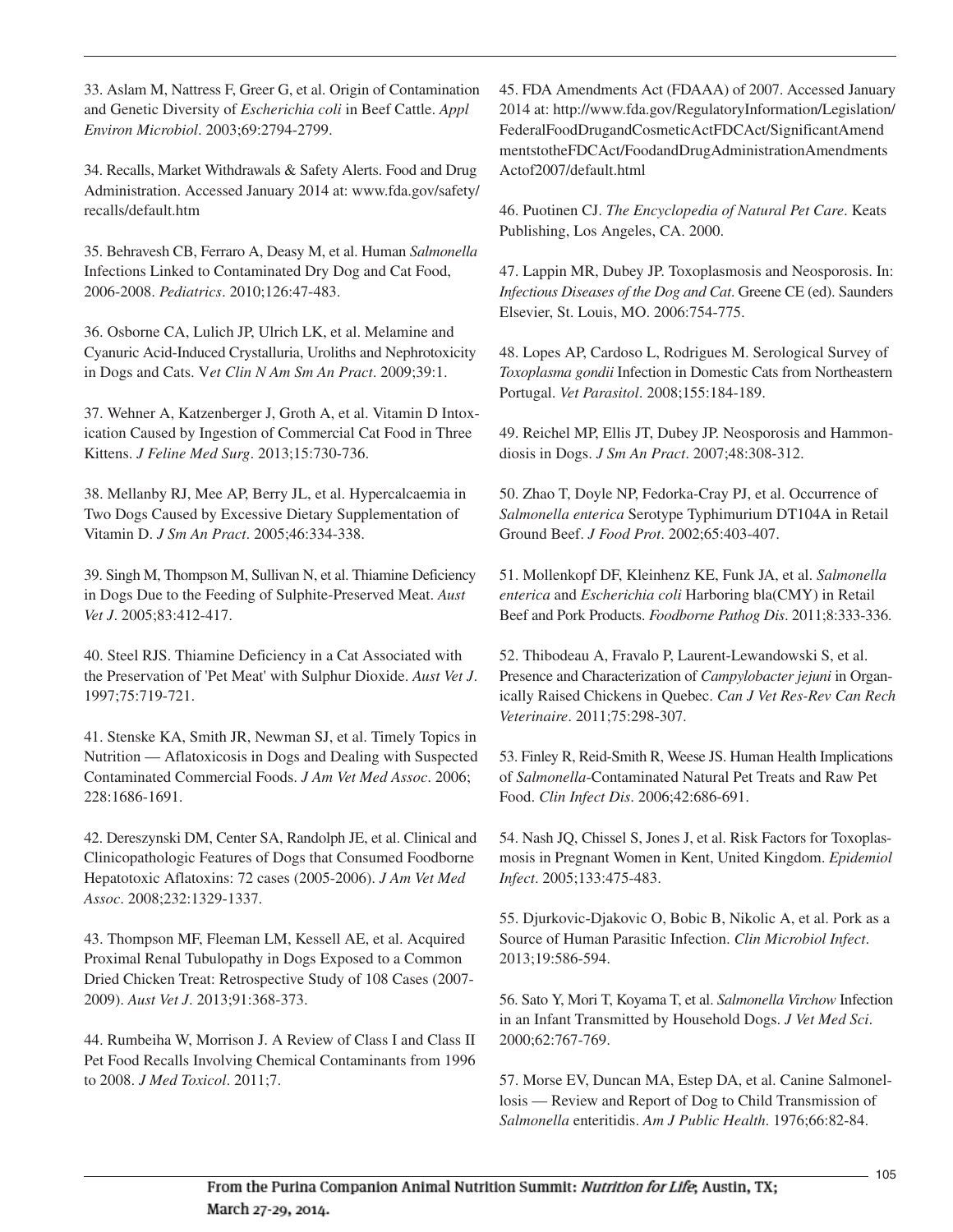58. Sanchez S, Hofacre CL, Lee MD, et al. Animal Sources of Salmonellosis in Humans. *J Am Vet Med Assoc*. 2002;221:492-497.

59. Callaway TR, Edrington TS, Byrd JA, et al. Gastrointestinal Microbial Ecology and the Safety of our Food Supply as Related to *Salmonella*. *J An Sci*. 2007;85:137.

60. Leonard EK, Pearl DL, Finley RL, et al. Evaluation of Pet-Related Management Factors and the Risk of *Salmonella* spp. Carriage in Pet Dogs from Volunteer Households in Ontario (2005-2006). *Zoonoses Public Health*. 2011;58:140-149.

61. Lefebvre SL, Reid-Smith R, Boerlin P, et al. Evaluation of the Risks of Shedding *Salmonellae* and Other Potential Pathogens by Therapy Dogs Fed Raw Diets in Ontario and Alberta. *Zoonoses Public Health*. 2008;55:470-480.

62. Finley R, Ribble C, Aramini J, et al. The Risk of *Salmonellae* Shedding by Dogs Fed *Salmonella*-Contaminated Commercial Raw Food Diets. *Can Vet J-Rev Veterinaire Can*. 2007;48:69-75.

63. Wall PG, Threllfall EJ, Ward LR, et al. Multiresistant *Salmonella typhimurium* DT104 in Cats: A Public Health Risk. *Lancet*. 1996; 348:471-471.

64. Timoney JF. Feline Salmonellosis. *Vet Clin N Am Sm An Pract*. 1976;6:395-398.

65. Bolton LF, Kelley LC, Lee MD, et al. Detection of Multidrug-Resistant *Salmonella enterica* Serotype Typhimurium DT104 Based on a Gene that Confers Cross-Resistance to Florfenicol and Chloramphenicol. *J Clin Microbiol*. 1999;37:1348-1351.

66. Van Immerseel F, Pasmans F, De Buck J, et al. Cats as a Risk for Transmission of Antimicrobial Drug-Resistant *Salmonella*. *Emerg Infect Dis*. 2004;10:2169-2174.

67. Beutin L, Geier D, Steinruck H, et al. Prevalence and Some Properties of Verotoxin (Shiga-Like Toxin)-Producing *Escherichiacoli* in Seven Different Species of Healthy Domestic Animals. *J Clin Microbiol*. 1993;31:2483-2488.

68. Kapperud G, Jenum PA, StrayPedersen B, et al. Risk Factors for *Toxoplasma gondii* Infection in Pregnancy — Results of a Prospective Case-Control Study in Norway. *Am J Epidemiol*. 1996;144:405-412.

69. Wong S-Y, Remington JS. Toxoplasmosis in Pregnancy. *Clin Infect Dis*. 1994;18:853-861.

70. Rousseau A, Prittie J, Broussard JD, et al. Incidence and Characterization of Esophagitis Following Esophageal Foreign Body Removal in Dogs: 60 Cases (1999-2003). *J Vet Emerg Crit Care*. 2007;17:159-163.

71. Gianella P, Pfammatter NS, Burgener IA. Esophageal and Gastric Endoscopic Foreign Body Removal: Complications and Long-Term Follow-Up of 102 Dogs. *J Vet Intern Med*. 2008;22:747.

72. Frowde PE, Battersby IA, Whitley NT, et al. Oesophageal Disease in 33 Cats. *J Feline Med Surg*. 2011;13:564-569.

73. Billinghurst I. Give Your Dog a Bone: The Practical Common-Sense Way to Feed Dogs for a Long, Healthy Life. Lithgow, New South Wales, Aust. I. Billinghurst. 1993.

74. Koehler B, Stengel C, Neiger R. Dietary Hyperthyroidism in Dogs. *J Sm An Pract*. 2012;53:182-184.

75. Freeman LM., Michel KE. Evaluation of Raw Food Diets for Dogs. *J Am Vet Med Assoc*. 2001;218:705-709.

76. Taylor MB, Geiger DA, Saker KE, et al. Diffuse Osteopenia and Myelopathy in a Puppy Fed a Diet Composed of an Organic Premix and Raw Ground Beef. *J Am Vet Med Assoc*. 2009;234: 1041-1048.

77. Dillitzer N, Becker N, Kienzle E. Intake of Minerals, Trace Elements and Vitamins in Bone and Raw Food Rations in Adult Dogs. *Br J Nutr*. 2011;106:S53–S56.

78. Larsen JA, Parks EM, Heinze CR, et al. Evaluation of Recipes for Home-Prepared Diets for Dogs and Cats with Chronic Kidney Disease. *J Am Vet Med Assoc*. 2012;240:532-538.

79. Heinze CR, Gomez FC, Freeman LM. Assessment of Commercial Diets and Recipes for Home-Prepared Diets Recommended for Dogs with Cancer. *J Am Vet Med Assoc*. 2012;241:1453-1460.

80. Stockman J, Fascetti AJ, Kass PH, et al. Evaluation of Recipes of Home-Prepared Maintenance Diets for Dogs. *J Am Vet Med Assoc*. 2013;242:1500-1505.

81. Bernard MT. Raising Cats Naturally: How to Care for Your Cat the Way Nature Intended. Aardvark Global Publishing, Sandy, UT. 2004.

82. Adamec RE. Interaction of Hunger and Preying in Domestic Cat (*Felis-catus*)-Adaptative Hierarchy. *Behav Biol*. 1976;18: 263-272.